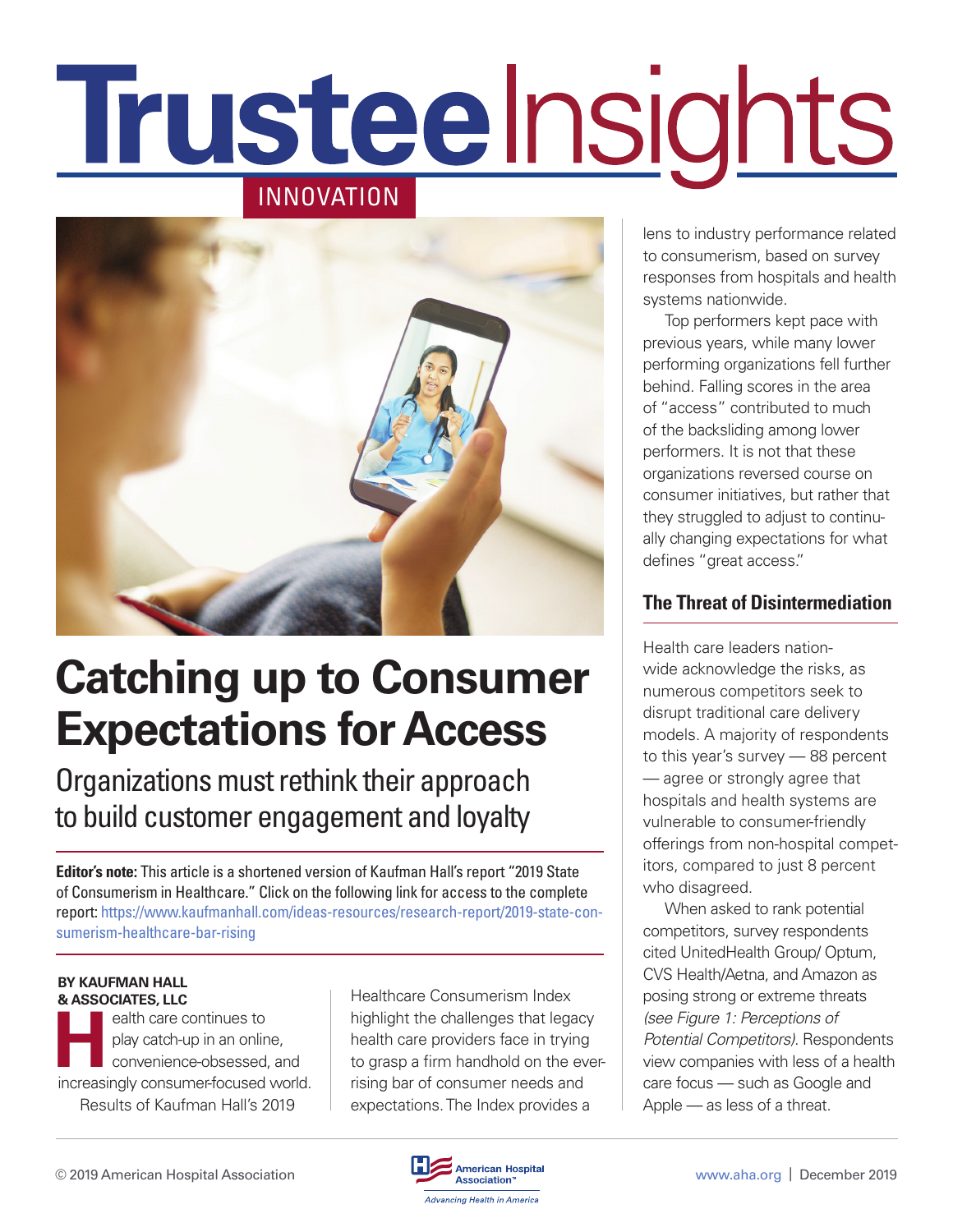## **Trusteelnsights**

#### *Figure 2. Perceptions of Potential Competitors* **Figure 1:** *Perceptions of Potential Competitors*

Question: Over the next five years, what degree of competitive threat do the following companies pose to hospitals and health systems?



*Source: Kaufman Hall 2019 Healthcare Consumerism Survey.*

#### **Priorities vs. Capabilities: A Growing Gap**

Each year, the Kaufman Hall Consumerism Survey seeks to gauge the level of alignment between organizational priorities and capabilities relative to consumerism initiatives. This year's findings reveal a steep divide between those that rank key initiatives as "high" or "extreme" priorities and those with high capabilities in those areas (*see Figure 2: Consumercentric Priorities vs. Capabilities*).

A majority of respondents (81 percent) identified improving the customer experience as a high priority for their organizations, while only 11 percent reported having best-in-class customer experience capabilities. Surprisingly, 20 percent said improving customer experience was a moderate-to-low priority, and more than a quarter said an enhanced customer experience was either not available or had limited availability at their organizations.

In terms of access, legacy providers continue to focus more on developing brick-and-mortar facilities than expanding digital tools or virtual services. Sixty-one percent of survey respondents identified "offering a variety of facility-based access points" as a high or extreme priority for their organizations, while 10 percent said their organizations are "best-in-class" in this area. More than a quarter said having a variety of facilities was a moderate priority, while 62 percent said their organizations already offered such access points on a widespread basis.

In contrast, just 27 percent cited "offering a variety of virtual access points" as a high priority for their organizations, and only 3 percent said they were top performers in this area. Nearly 30 percent said offering a variety of virtual access points was a low priority, and 63 percent said such access points were either not available or offered on a limited basis at their organizations. Forty-two percent of respondents identified "using digital tools to engage consumers" as a high-toextreme priority, while 35 percent said it was a moderate priority and 21 percent said it was a low priority. Thirty-two percent said such tools were widely available.

When asked what most differentiates their organizations from competitors, most respondents cited the quality of clinical outcomes, geographic coverage, and accessibility of care. At the other end of the spectrum, respondents indicated factors such as price and "innovative products and services" as the least differentiating factors.

#### **Consumer Access: The Bar Gets Higher**

Overall performance in consumer access fell this year, due in large part to a higher bar in terms of what defines good access for the Kaufman Hall Consumerism Index, based on the firm's extensive research into changing consumer

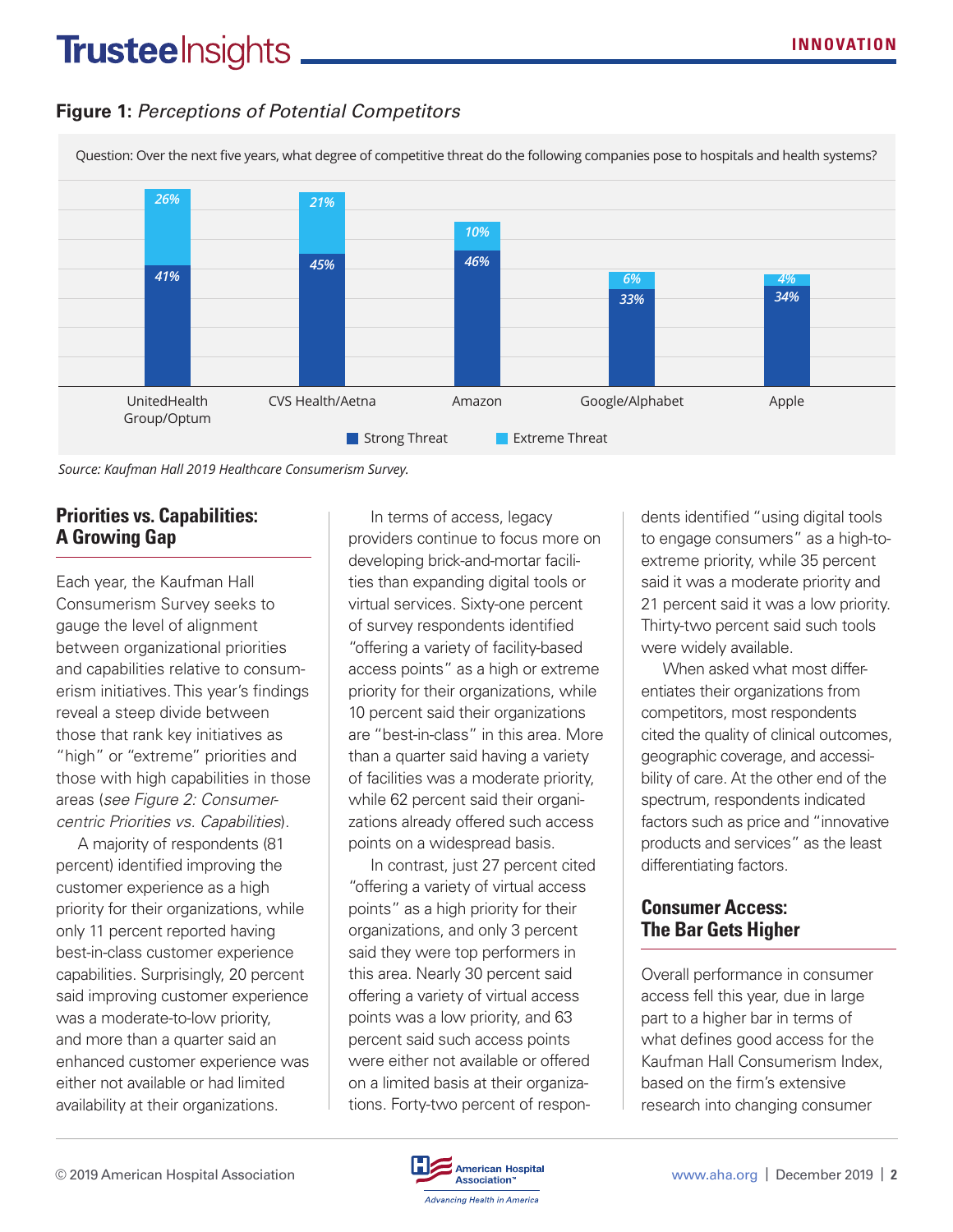## **Trustee** Insights.

#### *Figure 3. Consumer-centric Priorities vs. Capabilities* **Figure 2:** *Consumer-centric Priorities vs. Capabilities*





needs and attitudes. Today's consumers increasingly demand quick and easy access to any and all services through a variety of access points — physical and virtual — with digital tools to add convenience. Rising expectations require health care providers to work that much harder to meet consumer needs.

Just 9 percent of organizations rated as top performers for access, down 3 percentage points from 2018, while the lowest performing organizations rose 20 percentage points over last year to 30 percent.

This swelling of organizations in the lowest performing group is due, in part, to a persistent focus on relatively traditional physical access points. Historically, legacy providers have emphasized building brickand-mortar care sites, as opposed to first understanding consumers' health care needs and determining

how best to address those needs through a variety of modalities.

As in previous years, the majority of survey respondents indicated that they offer widespread urgent care (61 percent), ambulatory surgery centers (51 percent), and freestanding diagnostics facilities (41 percent). By comparison, nearly half said their organizations had no retail clinics.

Looking at access initiatives aimed at increasing convenience for consumers (*see Figure 3: Consumer Convenience Initiatives*):

• Nearly 80 percent of organizations report having no subscription-based primary care services.

• A third offer widespread online self-scheduling for existing patients, but few offer this service for new patients.

• Same-day appointments and extended and walk-in hours are common access strategies.

• Thirty-eight percent of respondents offer widespread "Save a Spot" urgent care, while nearly 60 percent offer it on a limited basis or not at all.

Legacy health care providers need to rethink their approach to access if they want to appeal to today's consumers, said a senior strategy officer with a major health system in the Northeast.

"The old, traditional ways of access are not what people want," he said. "Everything is online and on the app of a phone. It's not just about one interaction or one moment in time, it's about building customer engagement and loyalty."

#### **Consumer Access: Best Practices**

Kaufman Hall's research shows the following best practices for developing

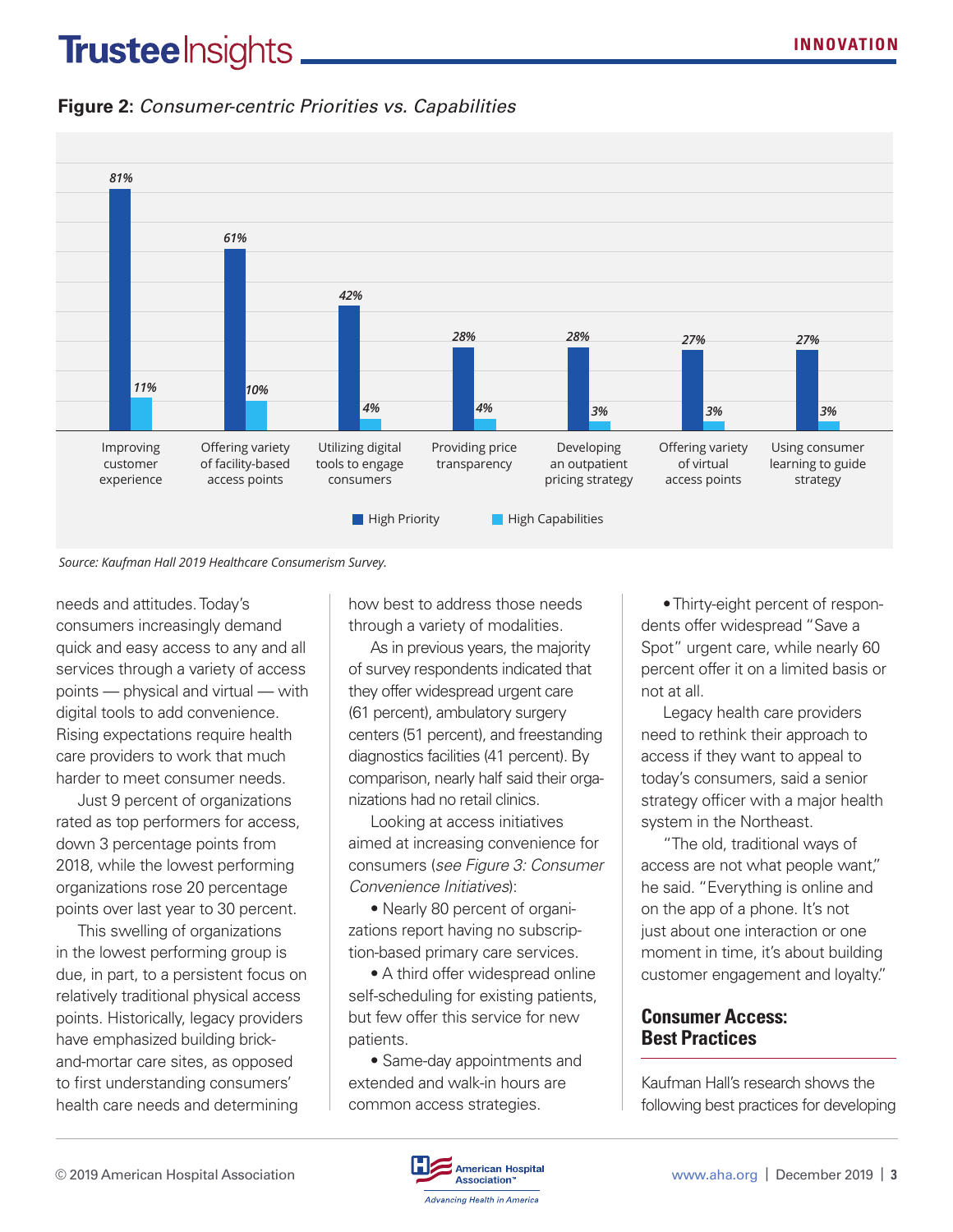# **Trusteelnsights\_**

#### *Figure 5. Consumer Convenience Initiatives* **Figure 3:** *Consumer Convenience Initiatives*



#### *Source: Kaufman Hall 2019 Healthcare Consumerism Survey.*

state-of-the-art consumer access:

• Start with how best to serve consumer needs, rather than asking "how many facilities do we need?" or "which real estate should we purchase?"

• Identify new growth-oriented metrics to determine access success, such as new, unique patients captured.

• Provide multiple options across physical, virtual and convenience dimensions for consumers to access your system — consumers are not homogeneous in their preferences and needs.

#### **Consumer Experience: Efforts Remain Limited**

As noted earlier, 81 percent of survey respondents identified improving

the consumer experience as a top priority for their organizations. While many organizations are making progress, significant room for improvement remains across the board.

Enhancing communication has been a clear focus area for many hospitals and health systems, with a majority of respondents reporting widely available automated appointment reminders (72 percent), and centralized call routing (53 percent). Fifty-five percent of organizations have widely available electronic messaging between patients and providers, while 34 percent have it with limited availability. Thirtynine percent of respondents said their organizations offer same-day communication with a provider by phone on a widespread basis, while 53 percent provide limited availability to such services.

Real-time communication offerings are particularly lacking:

• Sixty-six percent of organizations offer limited-to-no opportunities for real-time patient feedback.

• Nearly three-quarters of respondents said their organizations have limited-to-no real-time referral scheduling.

• Half of organizations offer no real-time updates on in-office wait times, while 38 percent offer such updates on a limited basis.

To deliver a great consumer experience, executives must make it a cultural priority throughout their organizations, supported by the necessary workflows and enabled by the right technology. Health care leaders should strive to offer an experience that's on par with